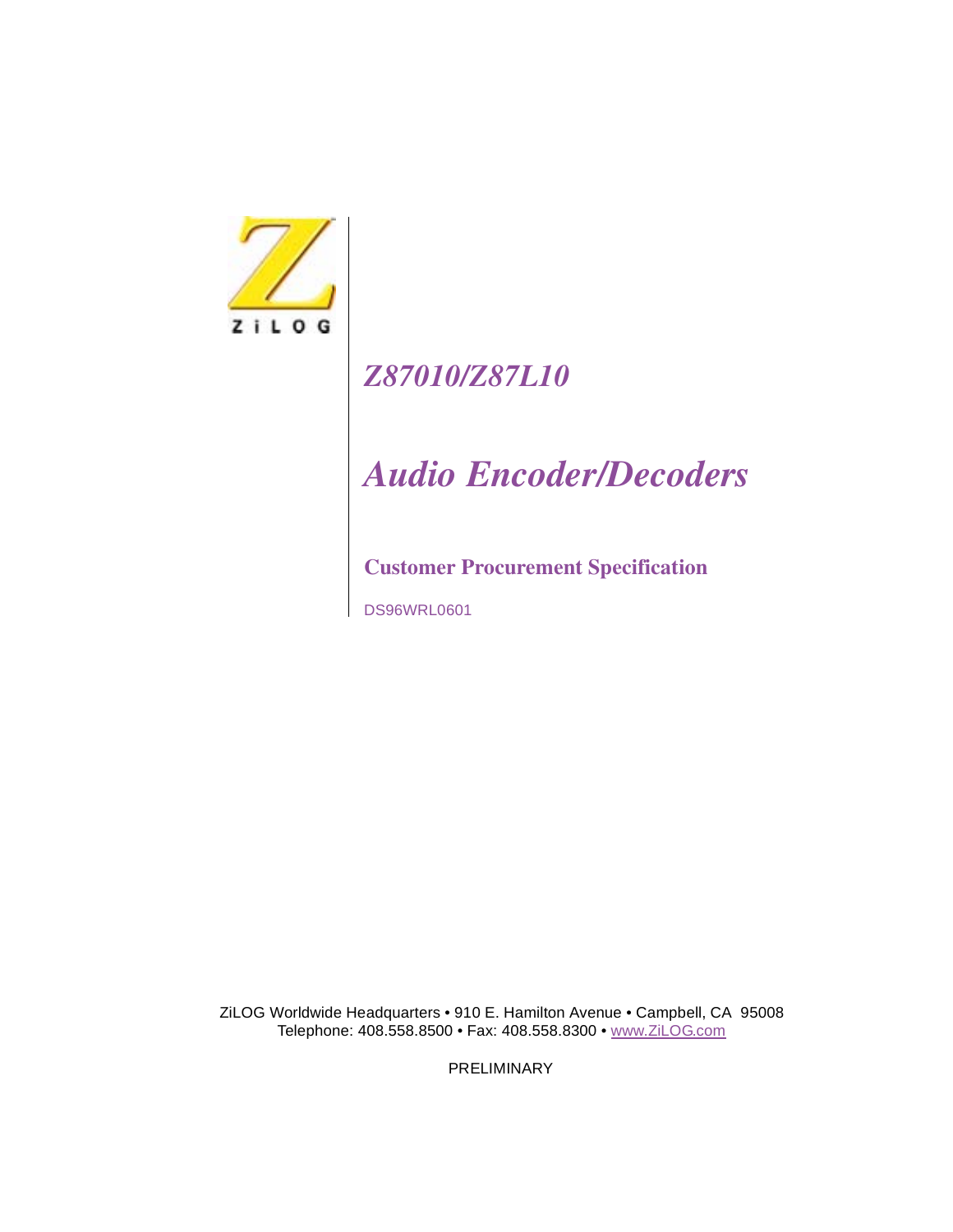**Z87010/Z87L10 Audio Encoder/Decoders**



This publication is subject to replacement by a later edition. To determine whether a later edition exists, or to request copies of publications, contact:

#### **ZiLOG Worldwide Headquarters**

910 E. Hamilton Avenue Campbell, CA 95008 Telephone: 408.558.8500 Fax: 408.558.8300 www.ZiLOG.com

ZiLOG is a registered trademark of ZiLOG Inc. in the United States and in other countries. All other products and/or service names mentioned herein may be trademarks of the companies with which they are associated.

#### **Document Disclaimer**

©2001 by ZiLOG, Inc. All rights reserved. Information in this publication concerning the devices, applications, or technology described is intended to suggest possible uses and may be superseded. ZiLOG, INC. DOES NOT ASSUME LIABILITY FOR OR PROVIDE A REPRESENTATION OF ACCURACY OF THE INFORMATION, DEVICES, OR TECHNOLOGY DESCRIBED IN THIS DOCUMENT. ZiLOG ALSO DOES NOT ASSUME LIABILITY FOR INTELLECTUAL PROPERTY INFRINGEMENT RELATED IN ANY MANNER TO USE OF INFORMATION, DEVICES, OR TECHNOLOGY DESCRIBED HEREIN OR OTHERWISE. Devices sold by ZiLOG, Inc. are covered by warranty and limitation of liability provisions appearing in the ZiLOG, Inc. Terms and Conditions of Sale. ZiLOG, Inc. makes no warranty of merchantability or fitness for any purpose. Except with the express written approval of ZiLOG, use of information, devices, or technology as critical components of life support systems is not authorized. No licenses are conveyed, implicitly or otherwise, by this document under any intellectual property rights.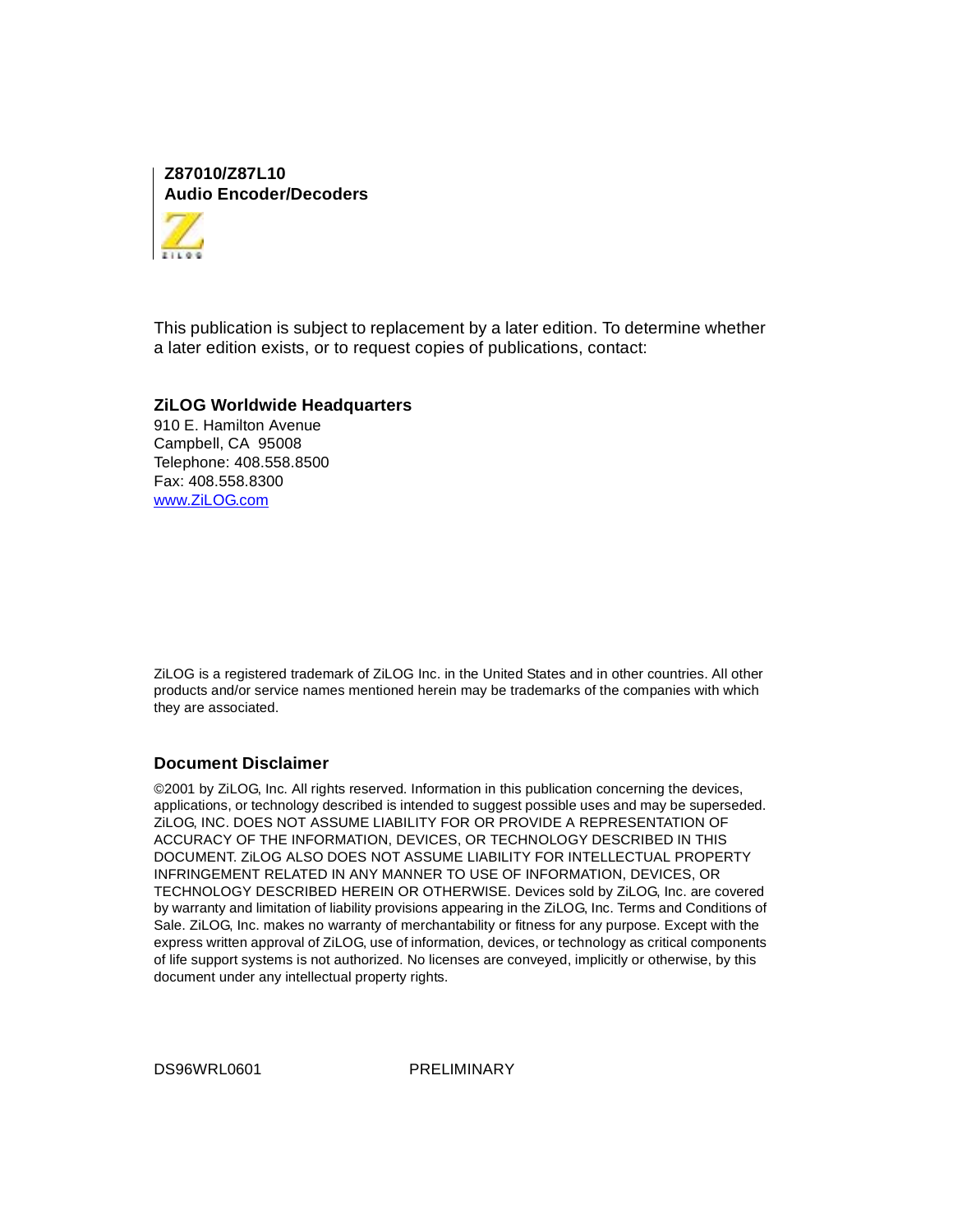

PRELIMINARY CUSTOMER PROCUREMENT SPECIFICATION

# Z87010/Z87L10 **AUDIO ENCODER/DECODERS**

#### **FEATURES**

| <b>Device</b> | <b>ROM</b><br>(Kbyte) | VO<br><b>Lines</b> | Package<br>Information    |
|---------------|-----------------------|--------------------|---------------------------|
| Z87010        |                       | 16                 | 44-Pin PLCC<br>44-Pin OFP |
| Z87L10        |                       | 16                 | 44-Pin QFP                |

#### **Hardware**

- 16-Bit DSP Processor
- 3.0V to 3.6V; -20° to +70°C, Z87L10 4.5V to 5.5V, -20° to +70°C, Z87010
- **Static Architecture**
- 512 Word On-Chip RAM
- Modified Harvard Architecture
- Direct Interface to Z87000 Frequency Hopping Spreader/Despreader

### **GENERAL DESCRIPTION**

The Z87010/Z87L10 is a second generation CMOS Digital Signal Processor (DSP) that has been ROM-coded by Zilog to provide full-duplex 32 Kbps, Adaptive Delta Pulse Code Modulation (ADPCM) speech coding/decoding (CO-DEC), and interface to the Z87000/Z87L00 Spread Spectrum Cordless Telephone Controller. Together the Z87000/Z87L00 and Z87010/Z87L10 devices support the implementation of a 900 MHz frequency-hopping spread spectrum cordiess telephone in conformance with United States FCC regulations for unlicensed operation.

The Z87010 and Z87L10 are distinct 5V and 3.3V versions of the ADPCM Audio Encoder/Decoder. For the sake of brevity, all subsequent references to the Z87010 in this document also are applicable to the Z87L10, unless specifically noted.

- Direct Interface to 8-Bit µ-law Telephone CODEC
- I/O Bus (16-Bit Tristable Data, 3-Bit Address)
- Wait State Generator
- Two External Interrupts
- Four Separate I/O Pins (2 Input, 2 Output)

#### **Software**

- Full Duplex 32 Kbps ADPCM Encoding/Decoding
- Single Tone and DTMF Signal Generation
- Sidetone, Volume Control, Mute Functions
- Large Phone Number Memory (21 numbers of 23 digits each)
- Master-Slave Protocol Interface to Z87000 Spreader/-Despreader

The Z87010's single cycle instruction execution and Harvard bus structure promote efficient algorithm execution. The processor contains a 4K word program ROM and 512 word data RAM. Six dual operand fetching. Three vectored interrupts are complemented by a six level stack. The CO-DEC interface enables high-speed transfer rate to accommodate digital audio and voice data. A dedicated Counter/Timer provides the necessary timing signals for the CODEC interface. An additional 13-bit timer is dedicated for general-purpose use.

The Z87010's circuitry is optimized to accommodate intricate signal processing algorithms and is used here for speech compression/decompression, generation of DTMF tones and other cordless telephone functions. Dedicated hardware allows direct interface to a variety of CODEC

 $\mathbf{1}$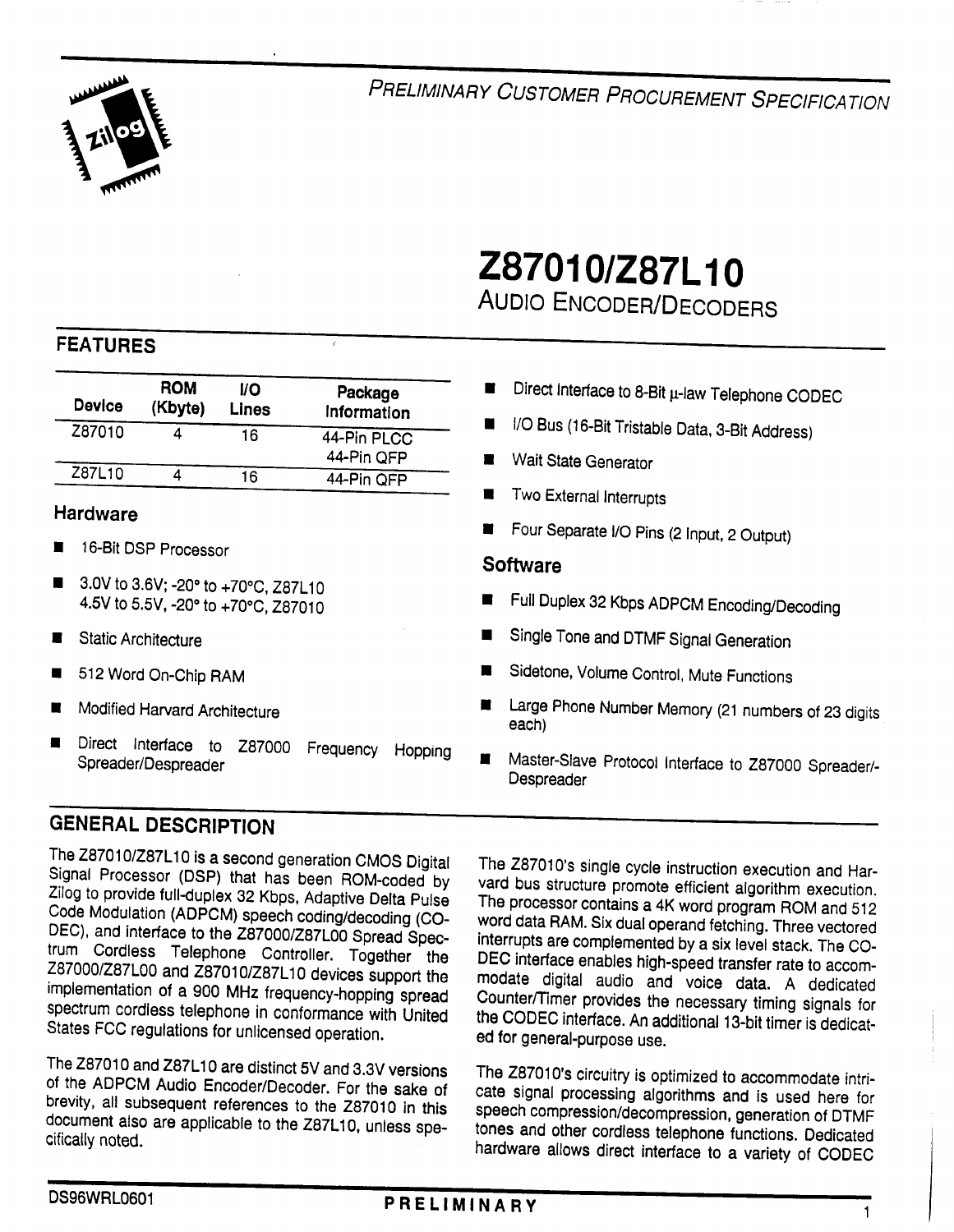ICs. As configured by the Zilog-provided embedded software for digital cordless phones, the Z87010 supports a low-cost 8-bit µ-law telephone CODEC. The Z87010 is to

be used with the Z87000 and operates at 16.384 MHz, providing 16 MIPS of processing power needed for the cordless telephone application.



Figure 1. Z87010 Functional Block Diagram

Notes: All signals with a preceding front slash, '/', are active Low, e.g., B//W (WORD is active Low); /B/W (BYTE is active Low, only).

Power connections follow conventional descriptions below:

| <b>Connection</b> | <b>Circuit</b> | <b>Device</b> |
|-------------------|----------------|---------------|
| Power             | /cc            | `nn.          |
| Ground            | GND            | ۶S.           |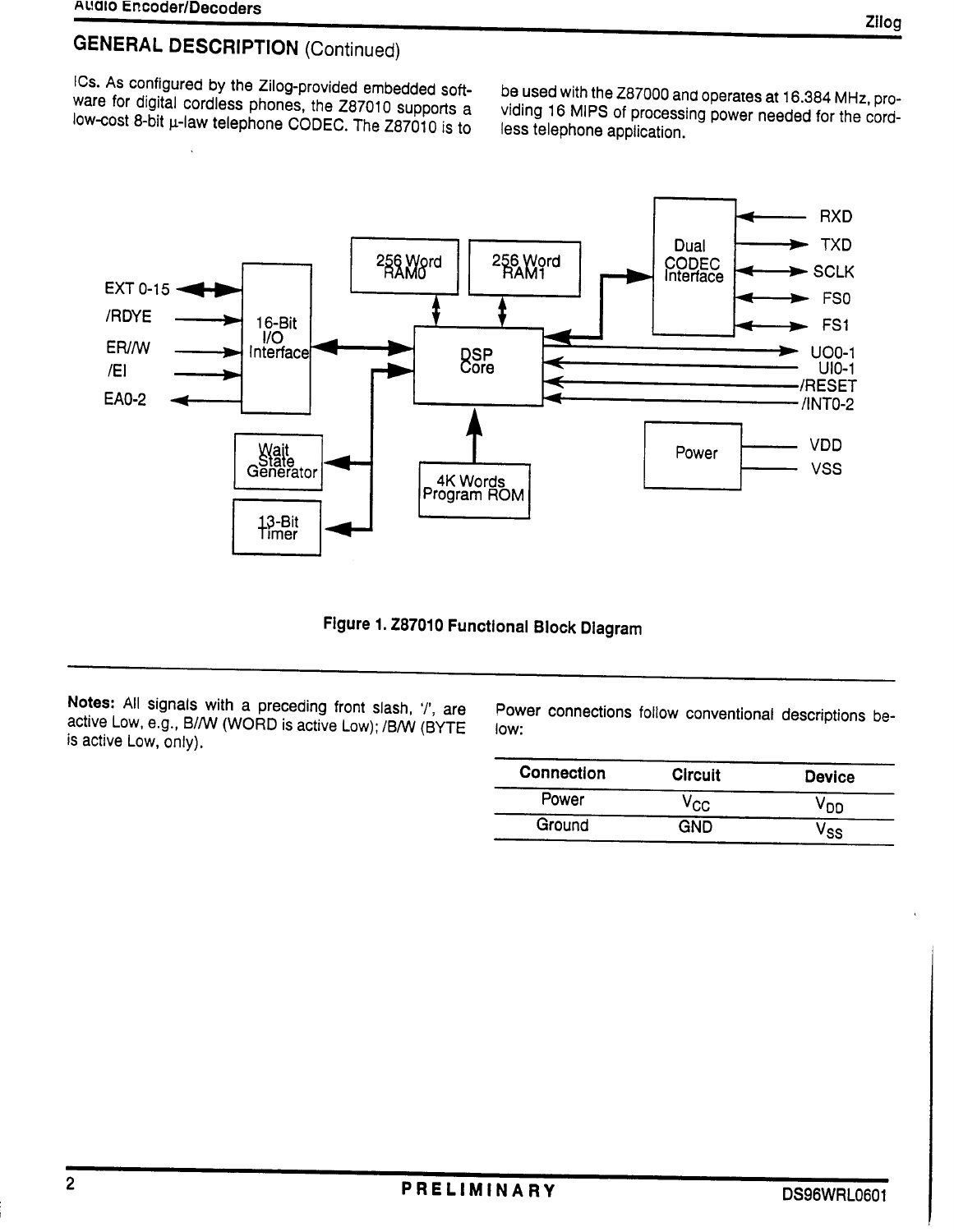### PIN DESCRIPTION



### Figure 2. 44-Pin PLCC Pin Assignments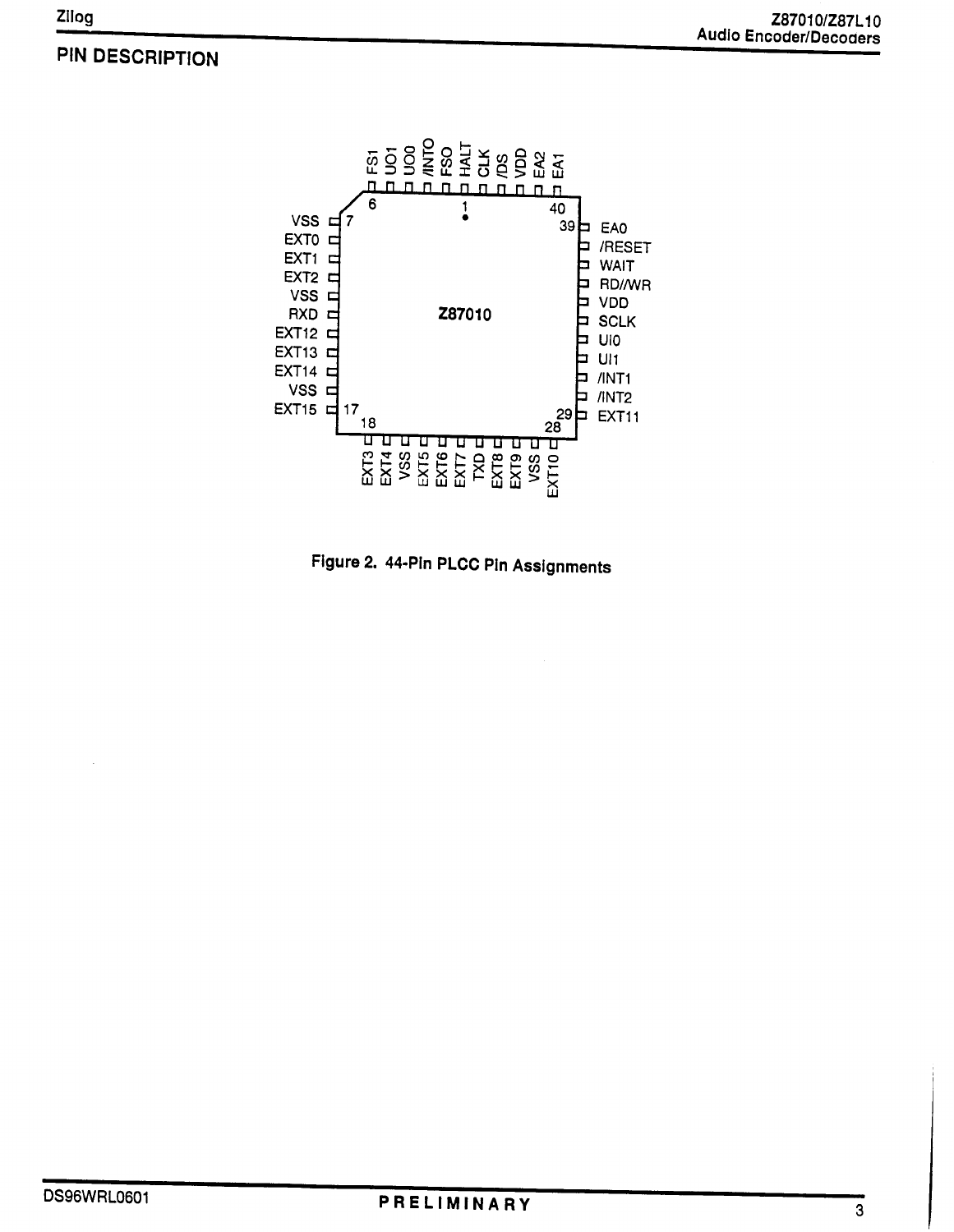## **PIN DESCRIPTION (Continued)**

| 1<br>2<br>3<br>$4 - 5$<br>6<br>7,11,16,20,27<br>$8 - 10$ | <b>HALT</b><br>FSO<br>/INTO<br><b>UO0-UO1</b><br>FSI<br>$V_{\mathbf{SS}}$ | Stop execution<br><b>CODEC0</b> frame sync<br>Interrupt<br><b>User output</b><br>CODEC1 frame sync | Input<br>Input/Output*<br>Input<br>Output |
|----------------------------------------------------------|---------------------------------------------------------------------------|----------------------------------------------------------------------------------------------------|-------------------------------------------|
|                                                          |                                                                           |                                                                                                    |                                           |
|                                                          |                                                                           |                                                                                                    |                                           |
|                                                          |                                                                           |                                                                                                    |                                           |
|                                                          |                                                                           |                                                                                                    |                                           |
|                                                          |                                                                           |                                                                                                    | Input/Output*                             |
|                                                          |                                                                           | Ground                                                                                             |                                           |
|                                                          | EXTO-EXT2                                                                 | External data bus                                                                                  | Input/Output                              |
| 12                                                       | <b>RXD</b>                                                                | Serial input from CODECs                                                                           | Input                                     |
| $13 - 15$                                                | <b>EXT12-EXT14</b>                                                        | External data bus                                                                                  | Input/Output                              |
| 17                                                       | <b>EXT15</b>                                                              | External data bus                                                                                  | Input/Output                              |
| $18 - 19$                                                | EXT3-EXT4                                                                 | External data bus                                                                                  | Input/Output                              |
| $21 - 23$                                                | EXT5-EXT7                                                                 | External data bus                                                                                  | Input/Output                              |
| 24                                                       | TXD                                                                       | Serial output to CODECs                                                                            | <b>Output</b>                             |
| 25-26                                                    | EXT8-EXT9                                                                 | External data bus                                                                                  | Input/Output                              |
| $28 - 29$                                                | <b>EXT10-EXT11</b>                                                        | External data bus                                                                                  | Input/Output                              |
| 30                                                       | /INT2                                                                     | Interrupt                                                                                          | Input                                     |
| 31                                                       | /INT1                                                                     | Interrupt                                                                                          | Input                                     |
| 32                                                       | UI1                                                                       | <b>User input</b>                                                                                  | Input                                     |
| 33                                                       | UIO <sup></sup>                                                           | User input                                                                                         | Input                                     |
| 34                                                       | <b>SCLK</b>                                                               | <b>CODEC</b> serial clock                                                                          | Input/Output*                             |
| 35,42                                                    | V <sub>DD</sub>                                                           | Power supply                                                                                       | <b>Input</b>                              |
| 36                                                       | <b>RD//WR</b>                                                             | RD /WR strobe for EXT bus                                                                          |                                           |
| 37                                                       | <b>WAIT</b>                                                               | <b>WAIT</b> state                                                                                  | Output                                    |
| 38                                                       | /RESET                                                                    | Reset                                                                                              | Input                                     |
| $39 - 41$                                                | EAO-EA2                                                                   | External address bus                                                                               | Input                                     |
| 43                                                       | /DS                                                                       | Data strobe for external bus                                                                       | Output                                    |
| 44                                                       | <b>CLK</b>                                                                | <b>Clock</b>                                                                                       | Output<br>Input                           |

## Table 1. 44-Pin PLCC Pin Identification

 $\tau_{\rm eff}$  ,  $\zeta_{\rm esc}$  ,

 $\tau_{\rm eff}$  is one of  $\tau_{\rm max}$ 

 $\omega$ 

 $\hat{\tau}_\mathrm{S}(\hat{\tau}_\mathrm{S})$ 

 $\tau$  (  $\tau$ 

≚

فأراد والمتحدث والمنادر

 $\sim 10^{11}$ 

 $\hat{\beta}$  ,  $\hat{\beta}$  ,  $\hat{\beta}$  , and  $\hat{\beta}$  , and  $\hat{\beta}$  ,  $\hat{\beta}$  , and

 $\sim$ . . . a

engeles men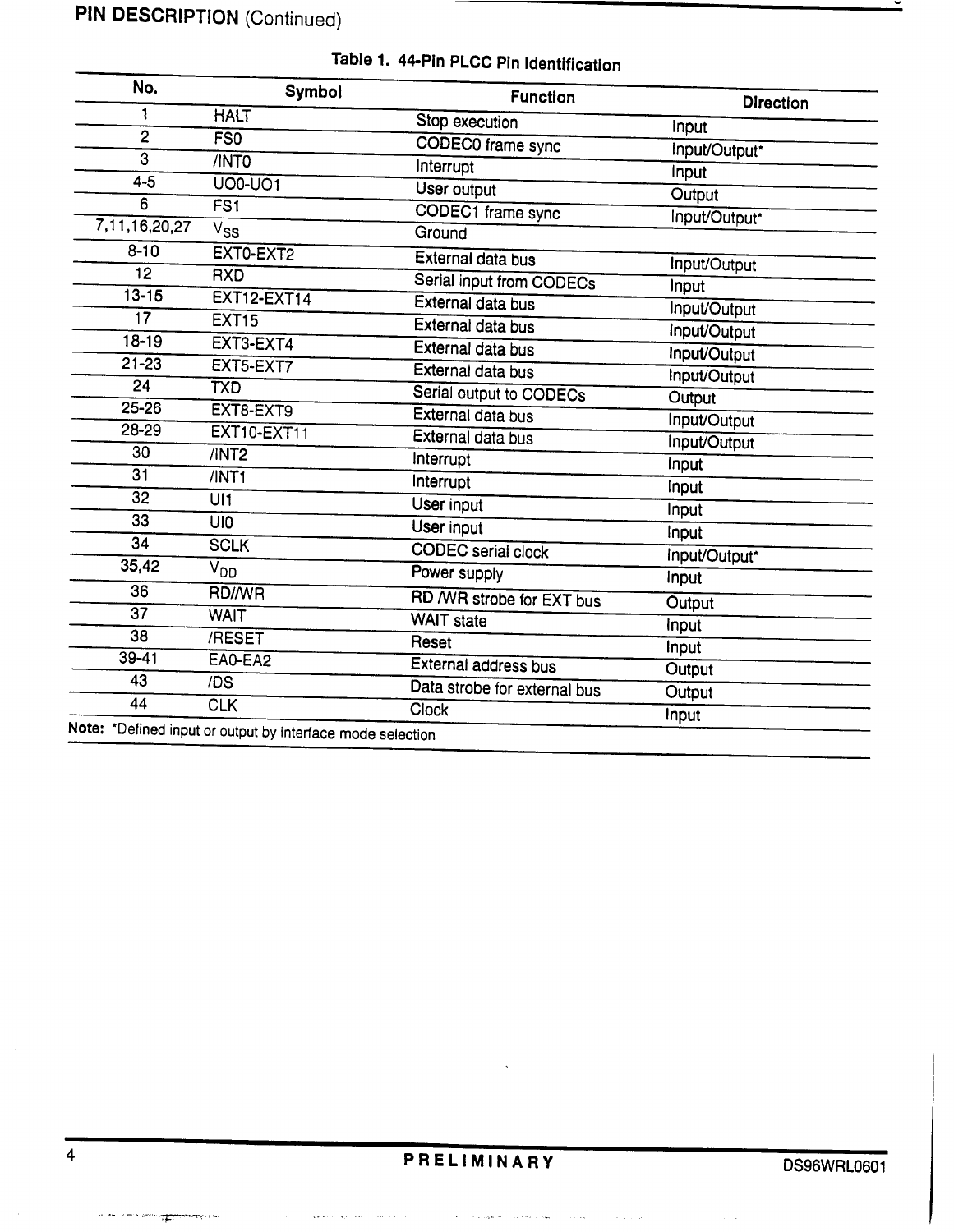

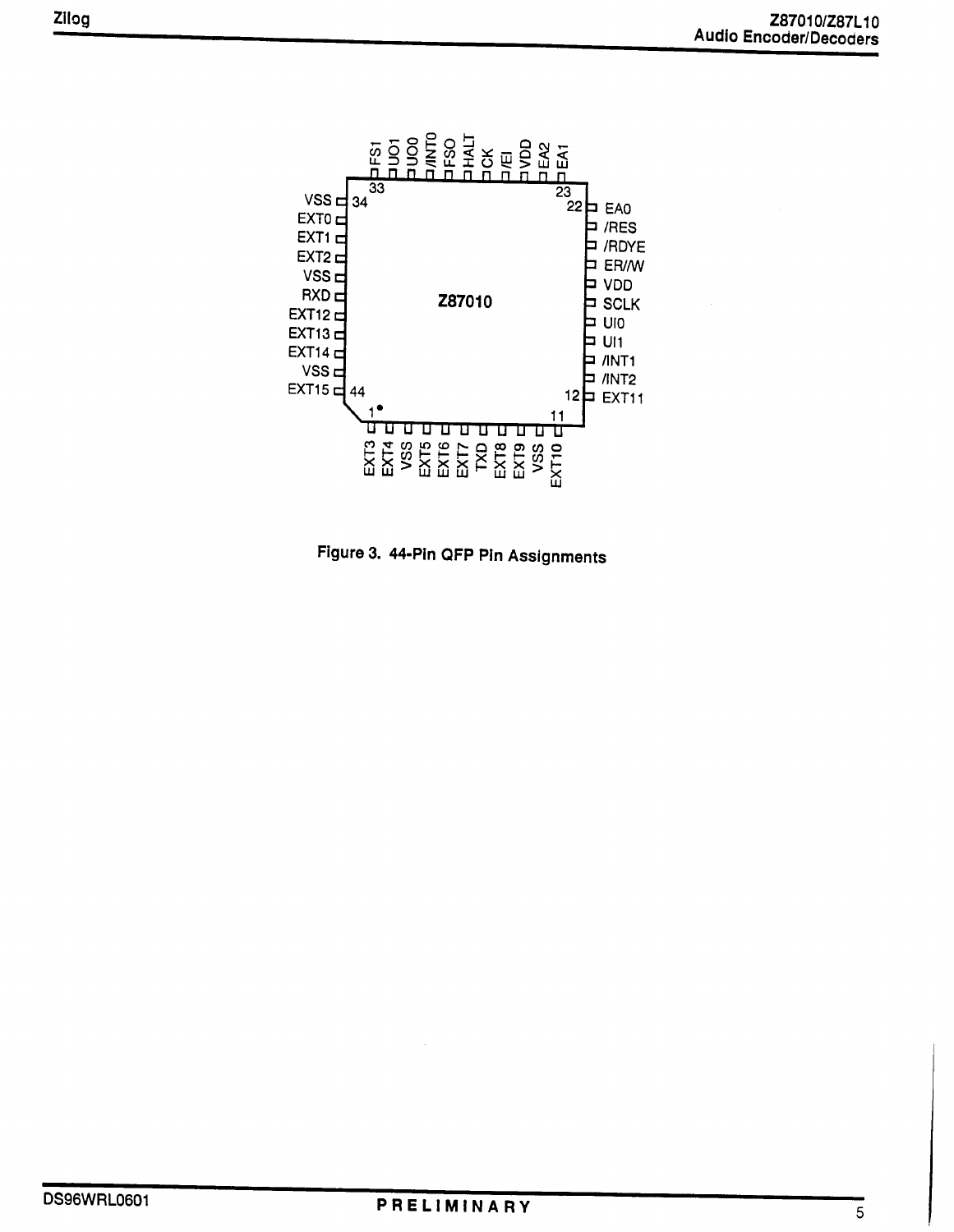| No.             | <b>Symbol</b>                                                  | <b>Function</b>              | <b>Direction</b> |
|-----------------|----------------------------------------------------------------|------------------------------|------------------|
| $1 - 2$         | EXT3-EXT4                                                      | External data bus            | Input/Output     |
| 3,10            | $V_{SS}$                                                       | Ground                       |                  |
| $4 - 6$         | EXT5-EXT7                                                      | External data bus            | Input/Output     |
| $\overline{7}$  | <b>TXD</b>                                                     | Serial output to CODECs      | Output           |
| $8-9$           | EXT8-EXT9                                                      | External data bus            | Input/Output     |
| $11 - 12$       | <b>EXT10-EXT11</b>                                             | External data bus            | Input/Output     |
| 13              | /INT2                                                          | Interrupt                    | Input            |
| 14              | /INT1                                                          | Interrupt                    | Input            |
| 15              | $U$ <sub>11</sub>                                              | User input                   | Input            |
| 16              | <b>UIO</b>                                                     | <b>User input</b>            | Input            |
| 17              | <b>SCLK</b>                                                    | <b>CODEC</b> serial clock    | Input/Output*    |
| 18,25           | $\overline{V}_{DD}$                                            | Power supply                 | Input            |
| 19              | <b>ER/W</b>                                                    | <b>R/W</b> for External Bus  | Output           |
| 20              | /RDYE                                                          | Data Ready                   | Input            |
| 21              | /RES                                                           | Reset                        | Input            |
| $22 - 24$       | EAO-EA2                                                        | <b>External Address Bus</b>  | Output           |
| 26              | $\overline{E}$                                                 | Data Strobe for External Bus | Output           |
| 27              | CK                                                             | <b>Clock</b>                 | Input            |
| 28              | <b>HALT</b>                                                    | <b>Stop Execution</b>        | Input            |
| 29              | $\overline{\text{FSO}}$                                        | <b>CODECO</b> Frame Sync     | Input/Output*    |
| 30              | /INTO                                                          | Interrupt                    | Input            |
| $31 - 32$       | U00-U01                                                        | <b>User Output</b>           |                  |
| 33              | FSI                                                            | CODEC1 Frame Sync            | Input/Output*    |
| $\overline{34}$ | $\bar{V}_{SS}$                                                 | Ground                       | Input            |
| 35-37           | EXTO-EXT2                                                      | External data bus            | Input/Output     |
| 38              | $\overline{V}_{SS}$                                            | Ground                       | Input            |
| 39              | <b>RXD</b>                                                     | Serial Input to CODEC        |                  |
| 40-42           | <b>EXT12-EXT14</b>                                             | <b>External Data Bus</b>     | Input            |
| 43              | V <sub>SS</sub>                                                | Ground                       | Input/Output     |
| 44              | <b>EXT15</b>                                                   |                              | Input            |
|                 | Note: *Input or output is defined by interface mode selection. | <b>External Data Bus</b>     | Input/Output     |

## Table 2. 44-Pin QFP Pin Identification

 $\varphi_{\sigma}$  .

 $\sim$  mass and consider  $\sim$  .

 $\frac{1}{4}$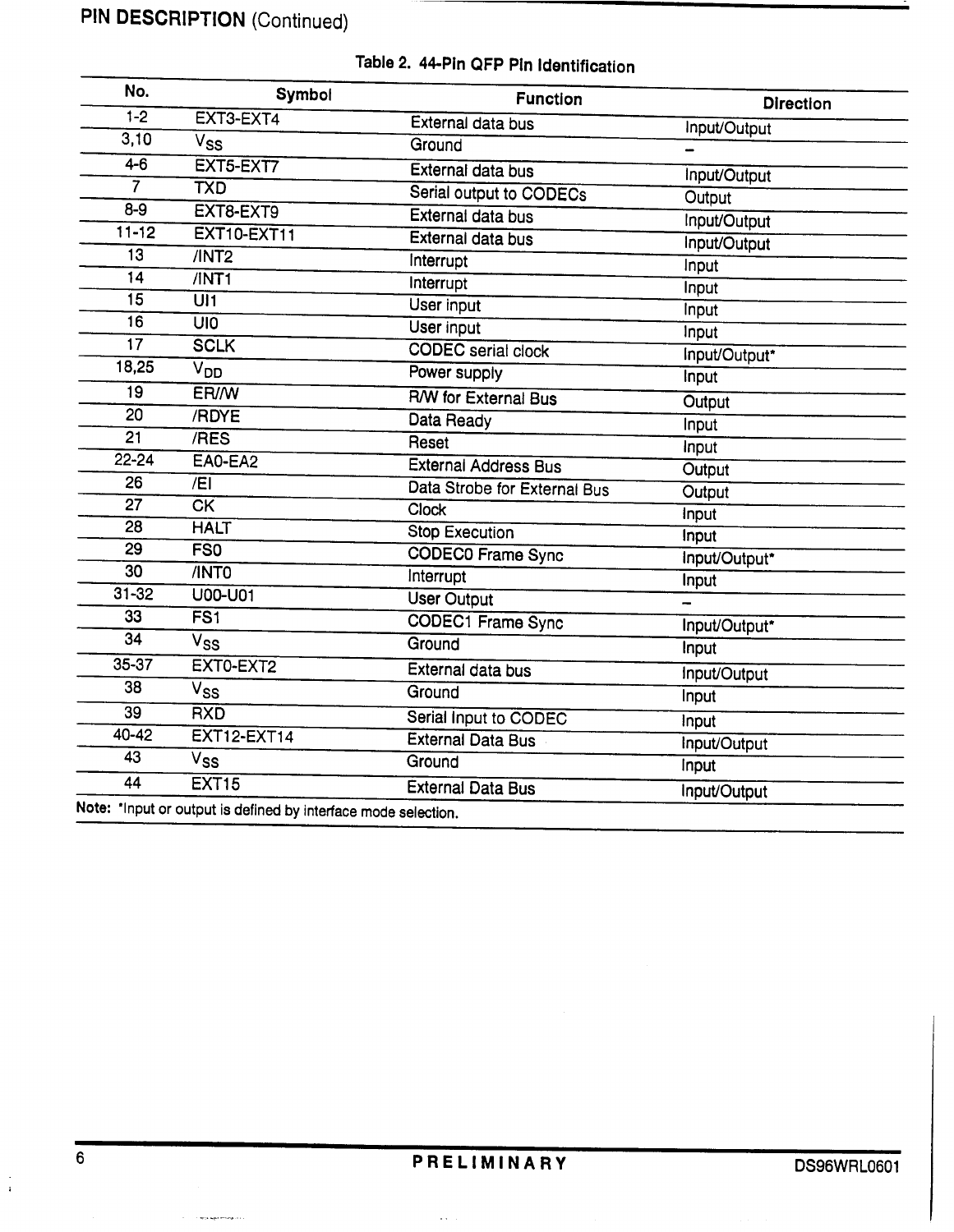### **ABSOLUTE MAXIMUM RATING**

| <b>Description</b>    | Min.            | Max.             | Units |
|-----------------------|-----------------|------------------|-------|
| <b>Supply Voltage</b> | $-0.3$          | $+7.0$           |       |
| Storage Temp          | $-65^{\circ}$ C | $+150^{\circ}$ C | C     |
| Oper. Ambient<br>Temp | $-25^\circ$     | $+70^\circ$      |       |
|                       |                 |                  |       |

Note: \*Voltage on all pins with respect to GND.

### **STANDARD TEST CONDITIONS**

The characteristics listed below apply for standard test conditions as noted. All voltages are referenced to ground. Positive current flows into the referenced pin (Figure 4).

Standard test conditions are as follows:

 $3.0V \le V_{DD} \le 3.6V$  (Z87L10)  $4.5V \le V_{DD} \le 5.5V$  (Z87010)<br>Vss = 0V  $T_A = -20^\circ$  to  $+70^\circ C$ 

Stresses greater than those listed under Absolute Maximum Ratings may cause permanent damage to the device. This is a stress rating only; operation of the device at any condition above those indicated in the operational sections of these specifications is not implied. Exposure to absolute maximum rating conditions for extended period may affect device reliability.



Figure 4. Test Load Diagram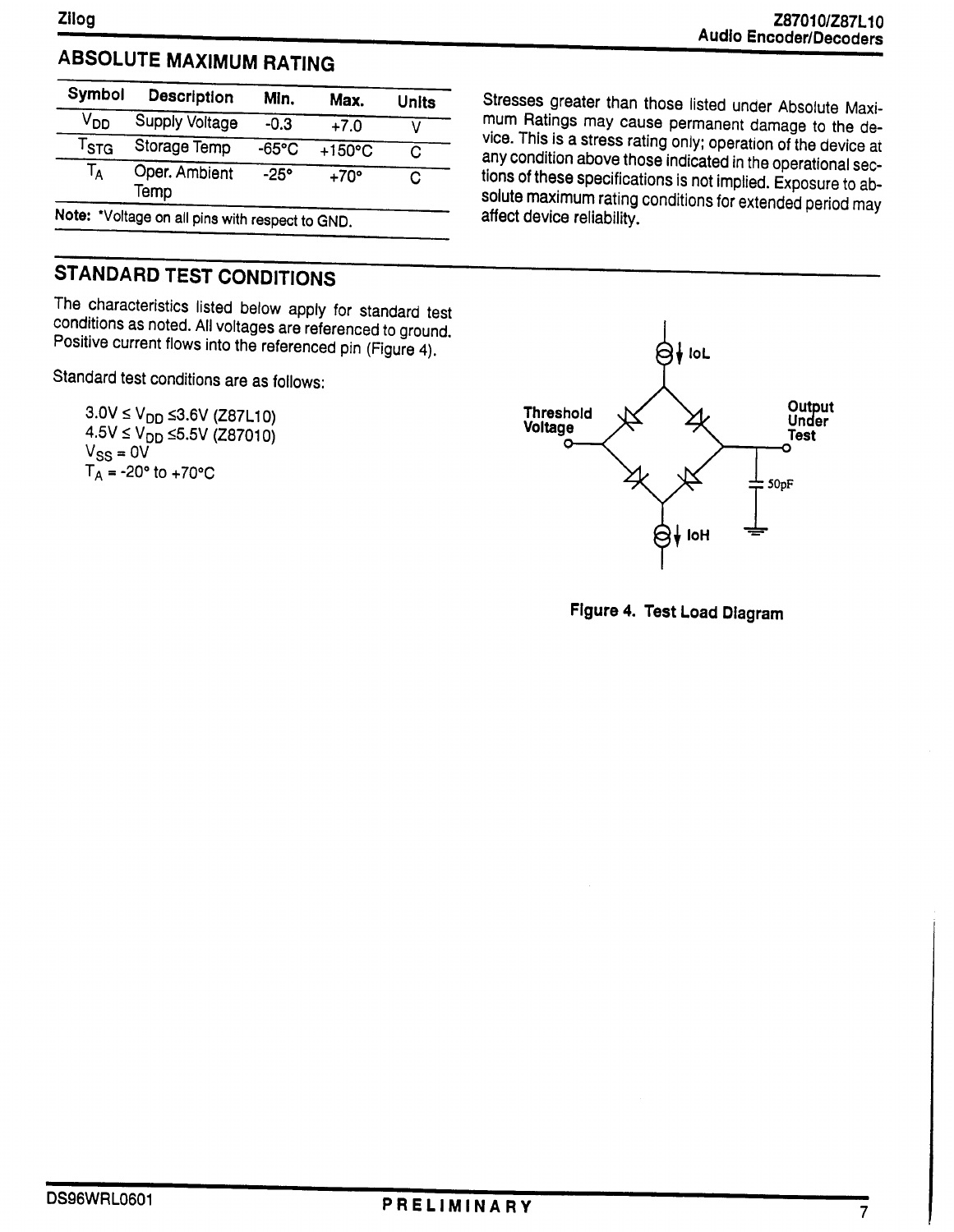## DC ELECTRICAL CHARACTERISTICS

## $V_{DD} = 4.5V$  to 5.5V (Z87010)

|                 |                                           | $T_A = -20^\circ \text{C}$ to $+70^\circ \text{C}$ |                   |            |              |  |
|-----------------|-------------------------------------------|----------------------------------------------------|-------------------|------------|--------------|--|
| <b>Symbol</b>   | Parameter                                 | Condition                                          | Min               | <b>Max</b> | <b>Units</b> |  |
| ססי             | <b>Supply Current</b>                     | $V_{DD} = 5.5V$<br>fclock=16.384 MHz               |                   | 40         | mA           |  |
| <sup>l</sup> DC | <b>DC Power</b><br>Consumption            | V <sub>DD</sub> =5.5V                              |                   | 0.2        | mA           |  |
| V <sub>IH</sub> | Input High Level                          |                                                    | 2.7               |            |              |  |
| $V_{IL}$        | Input Low Level                           |                                                    |                   |            |              |  |
| ΙŁ.             | Input Leakage                             |                                                    |                   | 0.8        | v            |  |
| Ѵѹ              | Output High Voltage                       | l <sub>OH</sub> =-100µА                            | $\rm V_{DD}$ -0.2 | 10         | μA           |  |
| $V_{OL}$        | Output Low Voltage                        | $I_{OL}$ =2.0 mA                                   |                   |            | ν            |  |
| lFL.            | <b>Output Floating</b><br>Leakage Current |                                                    |                   | 0.5<br>10  | V(1)<br>μA   |  |

#### Note:

5. The following specifications are pin specific: EA0-2 has  $I_{OL}$  = 5 mA @ 0.5V

6.  $I_{OH} = 1$  mA @ 3.3V

### $V_{DD} = 3.0V$  to 3.6V (Z87L10)

|                 |                                           | $T_A = -20^\circ \text{C}$ to $+70^\circ \text{C}$ |                      |                   |              |  |
|-----------------|-------------------------------------------|----------------------------------------------------|----------------------|-------------------|--------------|--|
| <b>Symbol</b>   | Parameter                                 | Condition                                          | Min                  | <b>Max</b>        | <b>Units</b> |  |
| ספי             | <b>Supply Current</b>                     | $VDD=3.6V$<br>fclock=16.384 MHz                    |                      | 25                | mA           |  |
| <sup>I</sup> DC | <b>DC Power</b><br>Consumption            | V <sub>DD</sub> =3.6V                              |                      | 0.2               | mA           |  |
| V <sub>IH</sub> | Input High Level                          |                                                    | .7V <sub>DD</sub>    | $V_{DD} + .3$     | V            |  |
| V <sub>IL</sub> | Input Low Level                           |                                                    | $Vss-.3$             | .1V <sub>DD</sub> | v            |  |
| 吐               | Input Leakage                             |                                                    |                      | 10                | μA           |  |
| V <sub>OH</sub> | Output High Voltage                       | l <sub>OH</sub> =-50μΑ                             | V <sub>DD</sub> -0.2 |                   | ٧            |  |
| $V_{OL}$        | Output Low Voltage                        | $I_{\text{OL}} = 1.0 \text{ mA}$                   |                      | 0.5               |              |  |
| I <sub>FL</sub> | <b>Output Floating</b><br>Leakage Current |                                                    |                      | 10                | V(1)<br>μA   |  |

#### Note:

7. The following specifications are pin specific: EA0-2 has  $I_{OL} = 5$  mA @ 0.5V

8.  $I_{OH} = 1$  mA @ 3.3V

ú.

i<br>İ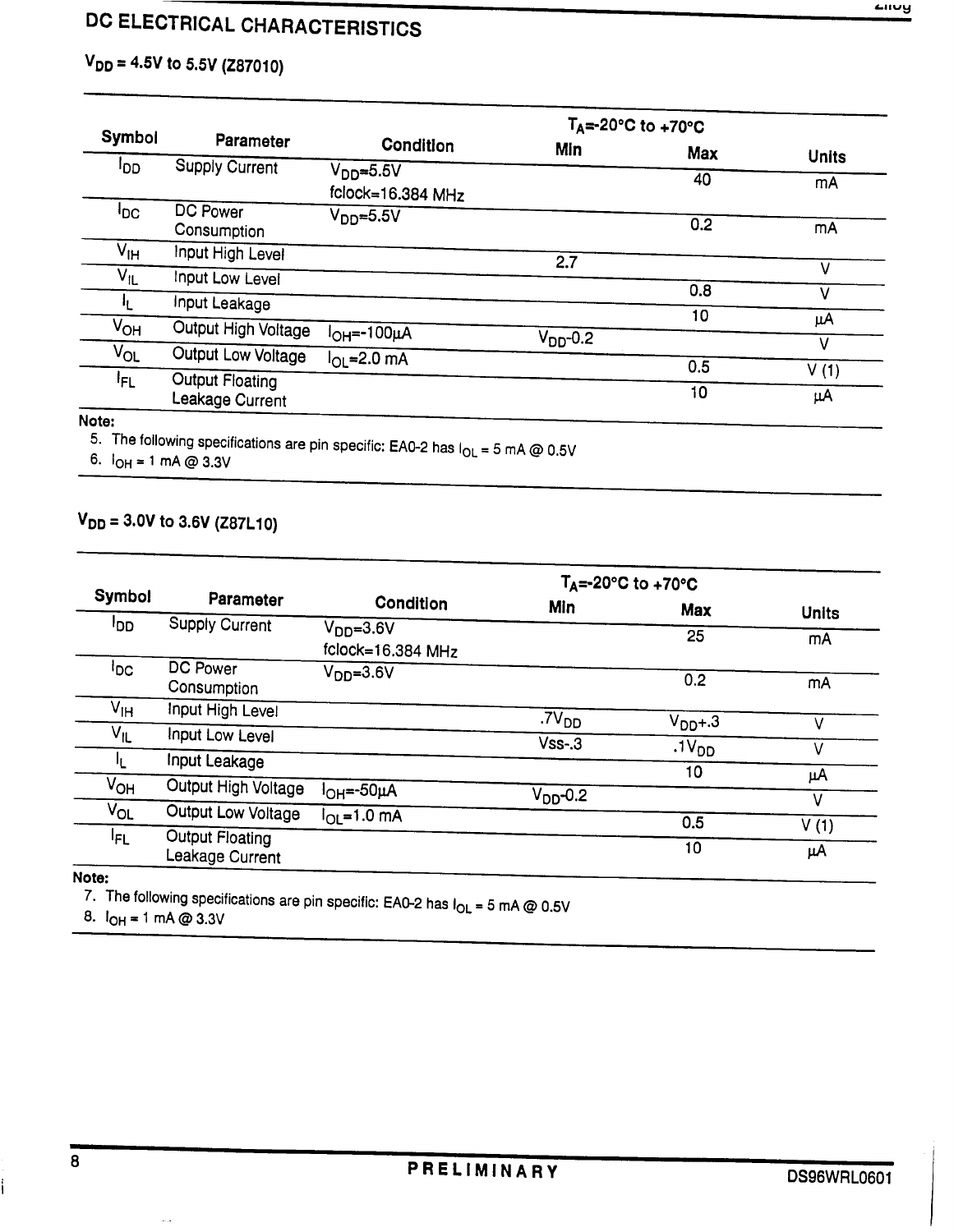#### AC ELECTRICAL CHARACTERISTICS  $\overline{)}$

|                        | $T_A = -20$ °C to $+70$ °C                                                                                                                                                                                                                                                                                                                                                                                                |                                                                                     |
|------------------------|---------------------------------------------------------------------------------------------------------------------------------------------------------------------------------------------------------------------------------------------------------------------------------------------------------------------------------------------------------------------------------------------------------------------------|-------------------------------------------------------------------------------------|
| Parameter              |                                                                                                                                                                                                                                                                                                                                                                                                                           |                                                                                     |
|                        |                                                                                                                                                                                                                                                                                                                                                                                                                           | Max (ns)                                                                            |
|                        |                                                                                                                                                                                                                                                                                                                                                                                                                           |                                                                                     |
| <b>Clock Rise Time</b> |                                                                                                                                                                                                                                                                                                                                                                                                                           |                                                                                     |
|                        |                                                                                                                                                                                                                                                                                                                                                                                                                           | $\overline{2}$                                                                      |
|                        |                                                                                                                                                                                                                                                                                                                                                                                                                           | $\overline{2}$                                                                      |
|                        |                                                                                                                                                                                                                                                                                                                                                                                                                           | 28                                                                                  |
|                        |                                                                                                                                                                                                                                                                                                                                                                                                                           | 33                                                                                  |
|                        |                                                                                                                                                                                                                                                                                                                                                                                                                           | 25                                                                                  |
|                        |                                                                                                                                                                                                                                                                                                                                                                                                                           |                                                                                     |
|                        |                                                                                                                                                                                                                                                                                                                                                                                                                           | 25                                                                                  |
|                        |                                                                                                                                                                                                                                                                                                                                                                                                                           | 15                                                                                  |
|                        |                                                                                                                                                                                                                                                                                                                                                                                                                           | 15                                                                                  |
|                        | 8                                                                                                                                                                                                                                                                                                                                                                                                                         |                                                                                     |
|                        | 5                                                                                                                                                                                                                                                                                                                                                                                                                         |                                                                                     |
|                        | 3                                                                                                                                                                                                                                                                                                                                                                                                                         |                                                                                     |
|                        | 10                                                                                                                                                                                                                                                                                                                                                                                                                        |                                                                                     |
|                        | 3                                                                                                                                                                                                                                                                                                                                                                                                                         |                                                                                     |
|                        |                                                                                                                                                                                                                                                                                                                                                                                                                           |                                                                                     |
|                        | Clock Cycle Time<br>Clock Pulse Width<br>Clock Fall Time<br>EA, ER/W Delay from CK<br><b>EXT Data Output Valid from CK</b><br>EXT Data Output Hold from CK<br><b>EXT Data Input Setup Time</b><br><b>EXT Data Input Hold from CK</b><br>/El Delay Time from CK<br>Ready Setup Time<br>Ready Hold Time<br>Int. Setup Time to CLK Fall<br>Int. Low Pulse Width<br>Halt Setup Time to CLK Rise<br>Halt Hold Time to CLK Rise | Min (ns)<br>50<br>23<br>-<br>-<br>5<br>5<br>3<br>10<br>10<br>3<br>$\mathbf 0$<br>10 |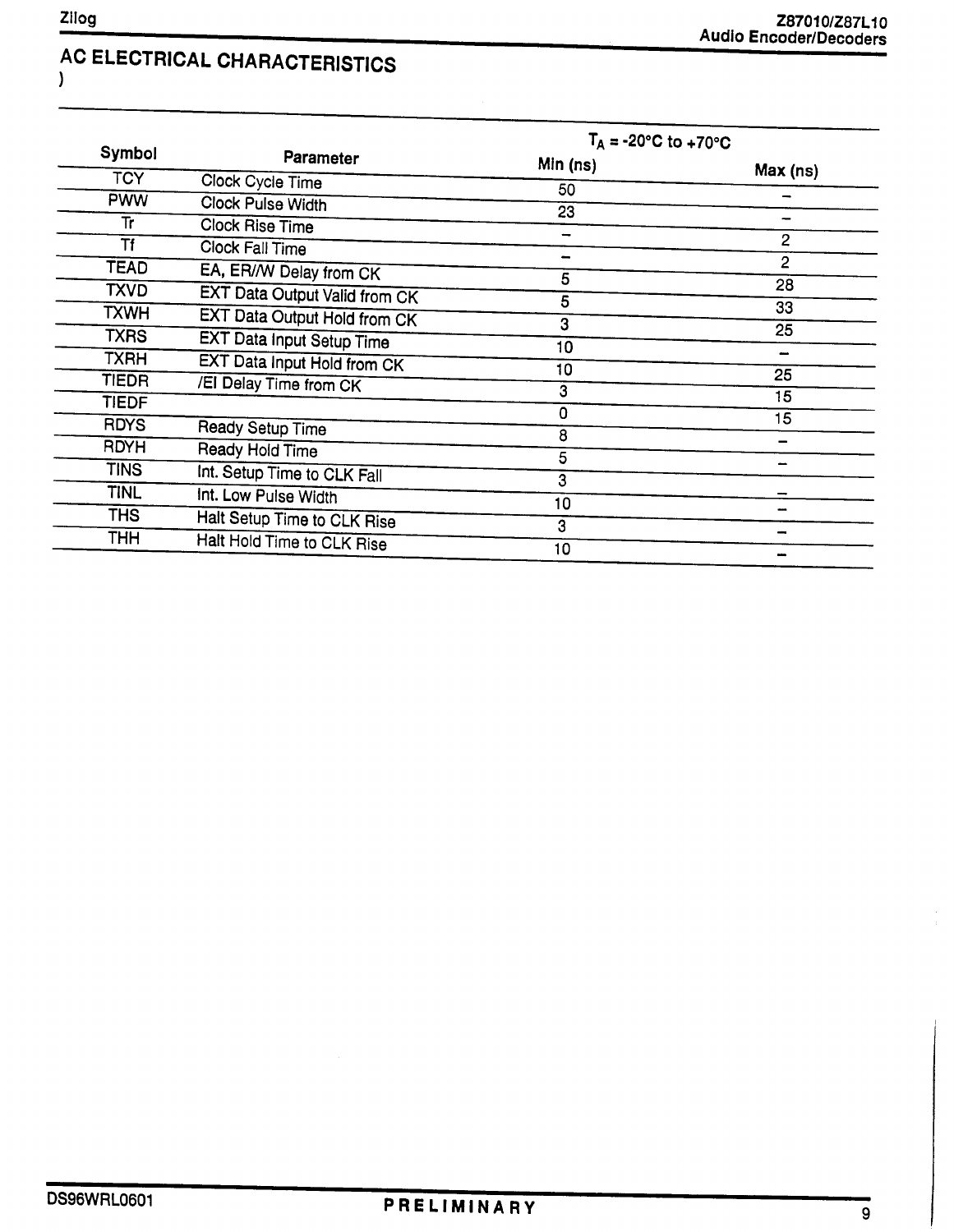## **AC TIMING DIAGRAMS**



Figure 5. Write to External Device Timing

l,

ţ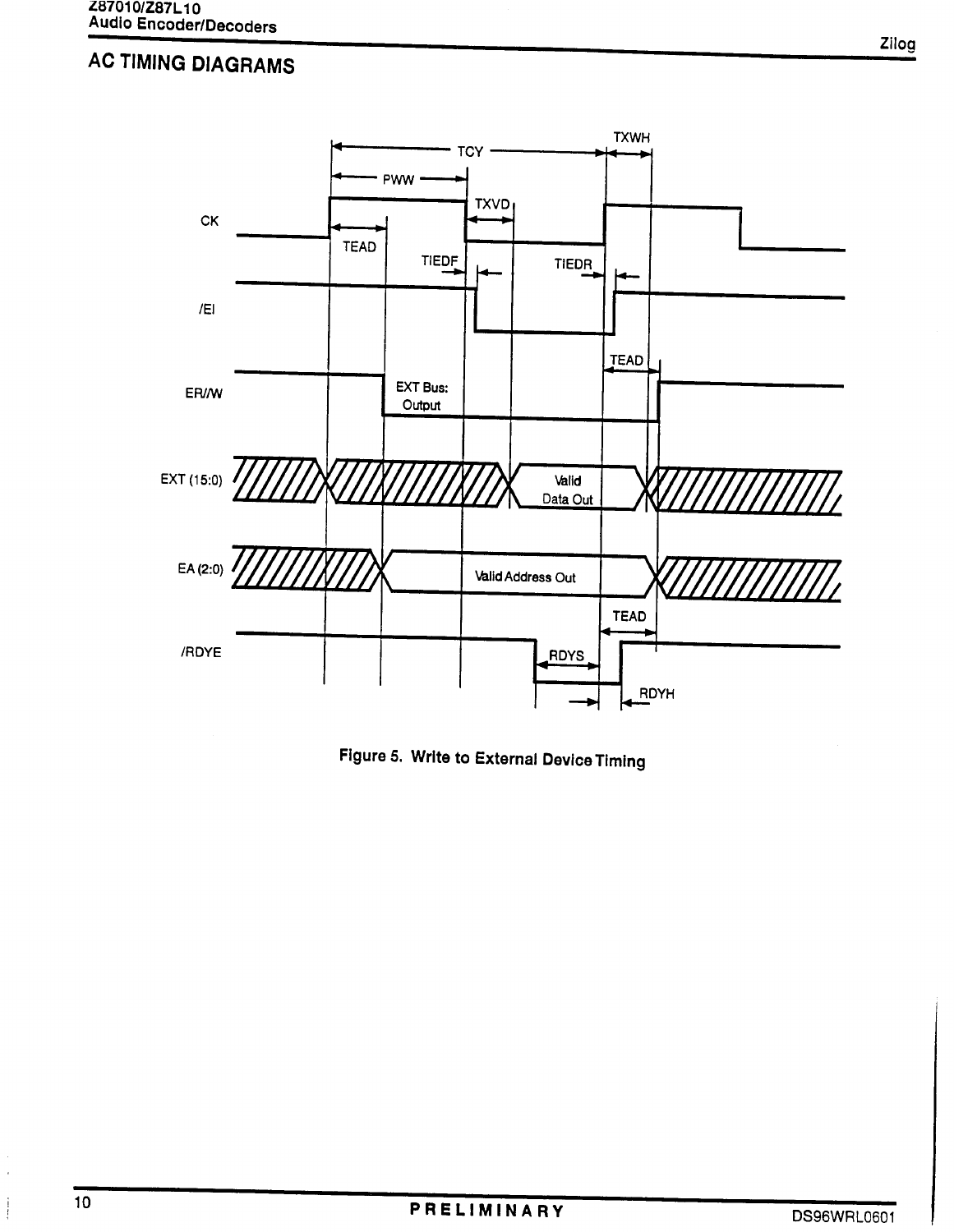

Figure 6. Read From External Device Timing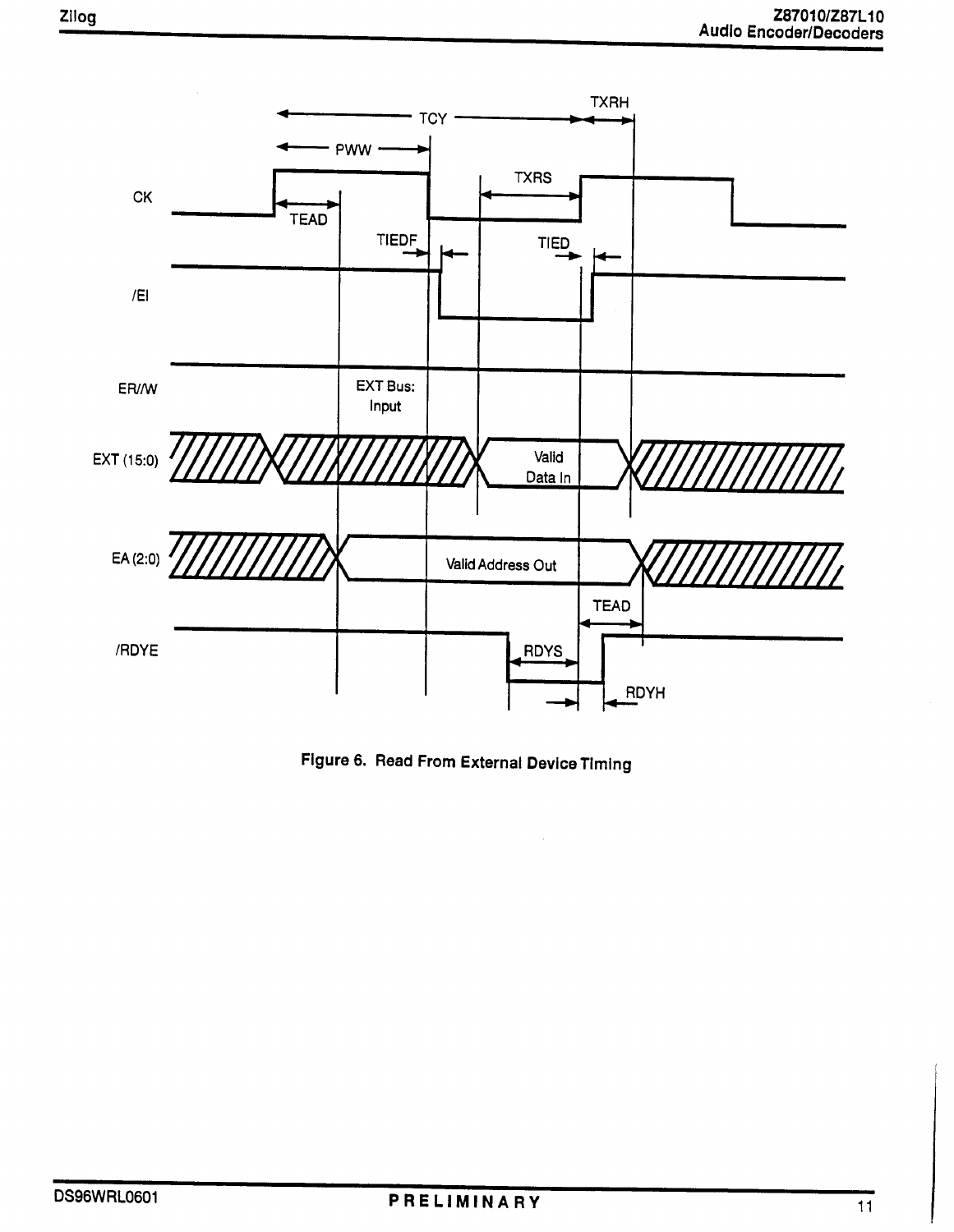# **AC TIMING DIAGRAMS (Continued)**





|  |  | Table 3. CODEC Interface-AC Timing |
|--|--|------------------------------------|
|--|--|------------------------------------|

| <b>Internal SCLK</b> |                                                  | Min |     |  |
|----------------------|--------------------------------------------------|-----|-----|--|
| <b>SDCR</b>          | SCLK down from CLK rise                          |     | Max |  |
| <b>SUCR</b>          | <b>SCLK up from CLK rise</b>                     |     | 15  |  |
| <b>FDCR</b>          | FS0, FS1 down from SCLK rise                     |     | 15  |  |
| <b>FUCR</b>          | FS0, FS1 up from SCLK rise                       |     | 6   |  |
| TDSR                 | TXD down from SCLK rise                          |     | 6   |  |
| TUSR                 | TXD up from SCLK rise                            |     |     |  |
| <b>RSU</b>           | RXD Setup time in respect to<br><b>SCLK fall</b> | 7   |     |  |
| <b>RH</b>            | RXD Hold time in respect to<br><b>SCLK fall</b>  | 0   |     |  |
| <b>FDCR</b>          | FS0,FS1 down from SCLK rise                      |     |     |  |
| <b>FUCR</b>          | FS0, FS1 up from SCLK rise                       |     | 13  |  |
| <b>TDSR</b>          | TXD down from SCLK rise                          |     | 13  |  |
| <b>TUSR</b>          | TXD up from SCLK rise                            |     | 12  |  |
| <b>RSU</b>           | RXD setup time in respect to<br><b>SCLK fall</b> |     | 12  |  |
| <b>RH</b>            | RXD Hold Time in respect to<br><b>SCLK fall</b>  | 6   |     |  |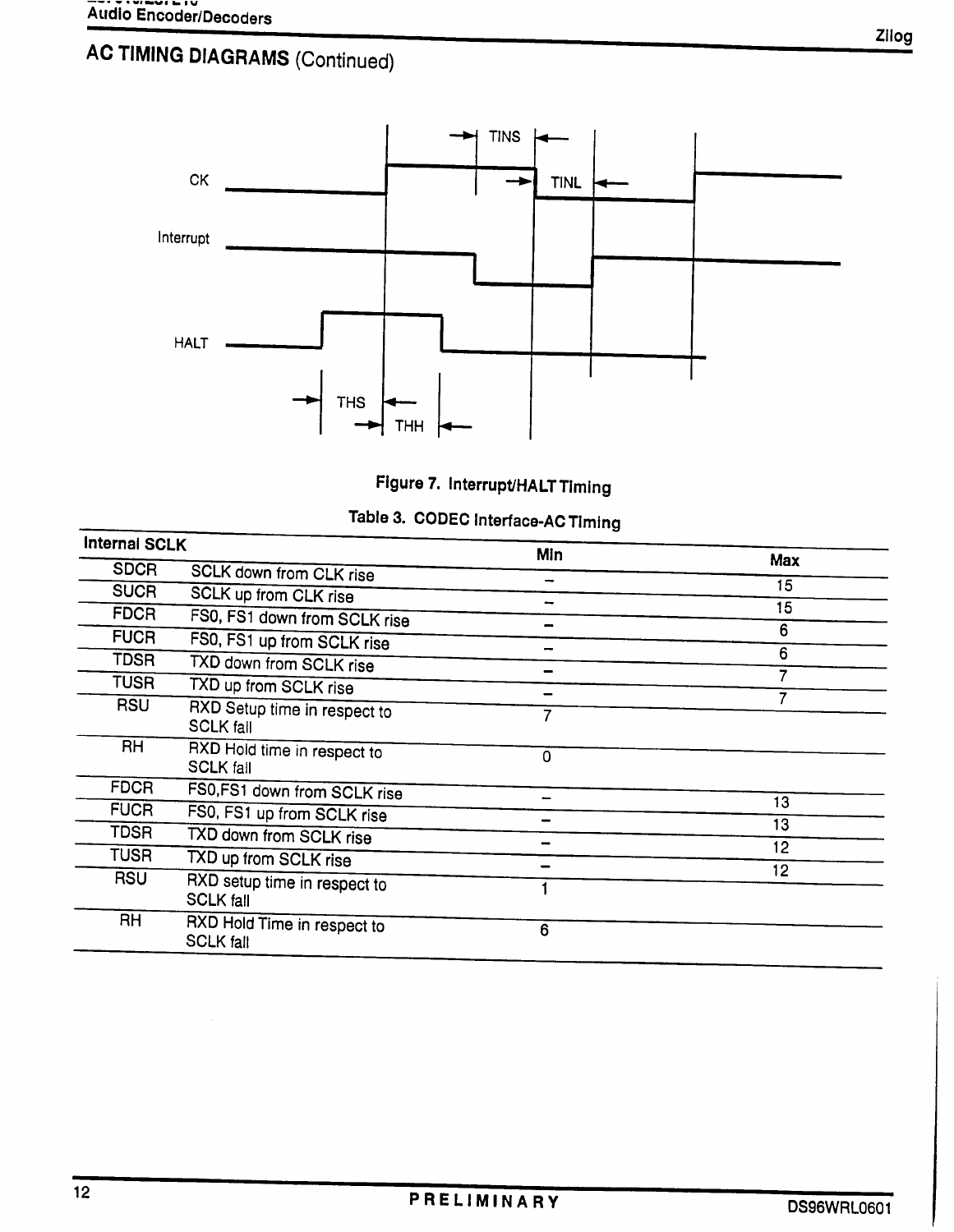

Figure 8. CODEC Interface Timing